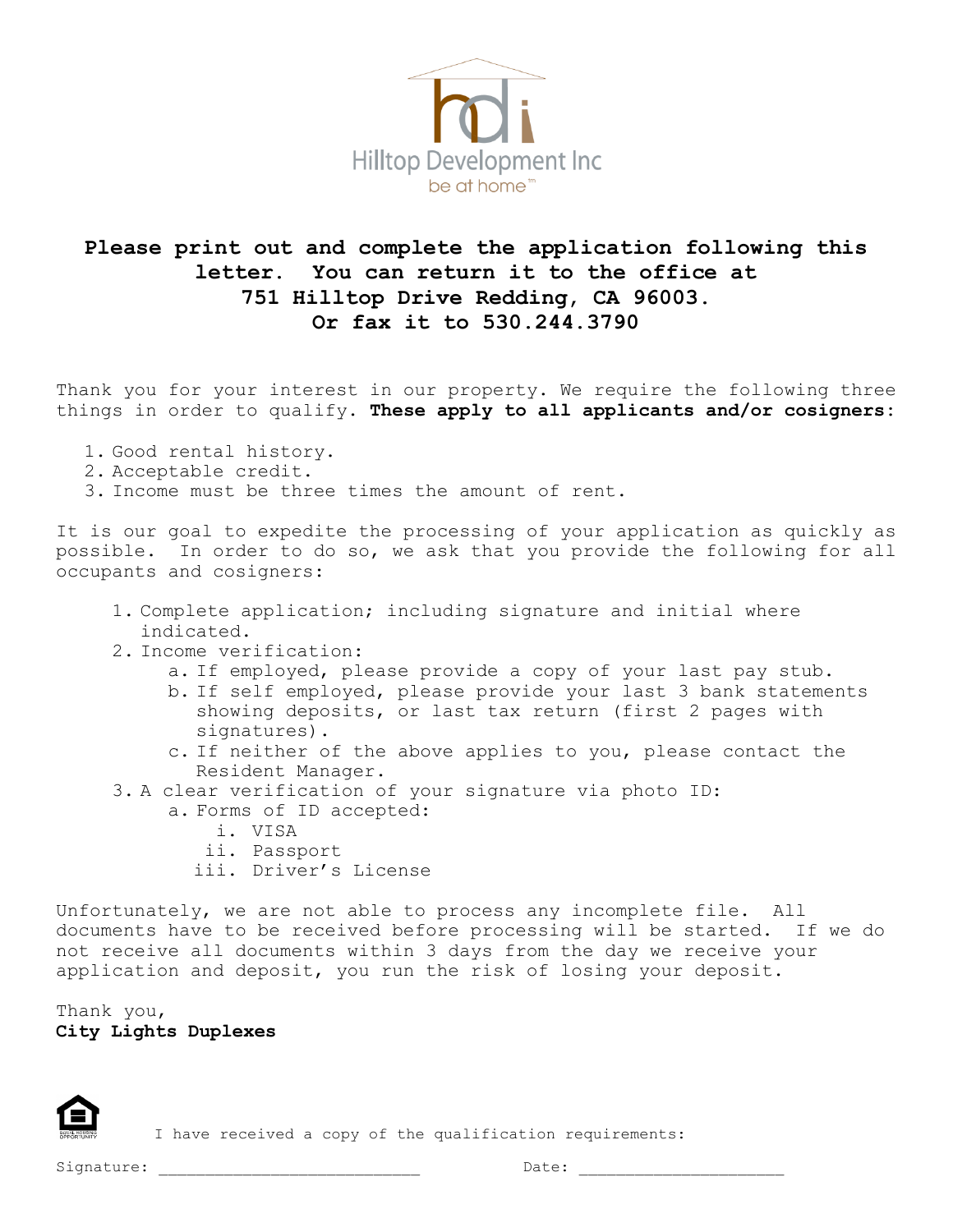

## **RENTAL/CREDIT APPLICATION**

**(Complete one application for each resident over 18 years old)**

**City Lights Duplexes** PH: 530-244-2787 Fax: 530-244-3790

**Rental Rate UNIT #** 

*Scheduled Commencement Date* \_\_\_\_\_\_

Move-In Special?

| NAME OF APPLICANT              |                    |                          |       |
|--------------------------------|--------------------|--------------------------|-------|
| Best # to contact you @        |                    |                          |       |
| E-mail address (if applicable) |                    |                          |       |
| Social Sec.No.                 | Birth Date         |                          | Photo |
| ID#                            | (PHOTOCOPY         | BE TAKEN AFTER APPROVAL) |       |
| Present Address                |                    |                          |       |
| STREET                         | CITY               | STATE<br>ZIP             |       |
| Current Landlord               |                    | Phone#                   |       |
| HOW LONG THERE?                | REASON FOR MOVING? |                          |       |
| YOU HAVE ANY PETS?<br>DO.      |                    | TYPE                     |       |
| Prior Landlord                 |                    |                          |       |
| Address                        |                    | Phone #                  |       |
| Prior Landlord                 |                    |                          |       |
| Address                        |                    | Phone #                  |       |

| <b>EMPLOYER</b>  | Position     |      |  |  |
|------------------|--------------|------|--|--|
| Address          |              |      |  |  |
| How Long         | Phone#       |      |  |  |
| Income Per Month | Other Income | From |  |  |

| PROSPECTIVE OCCUPANTS Number |
|------------------------------|
| Names                        |
| Names                        |
|                              |

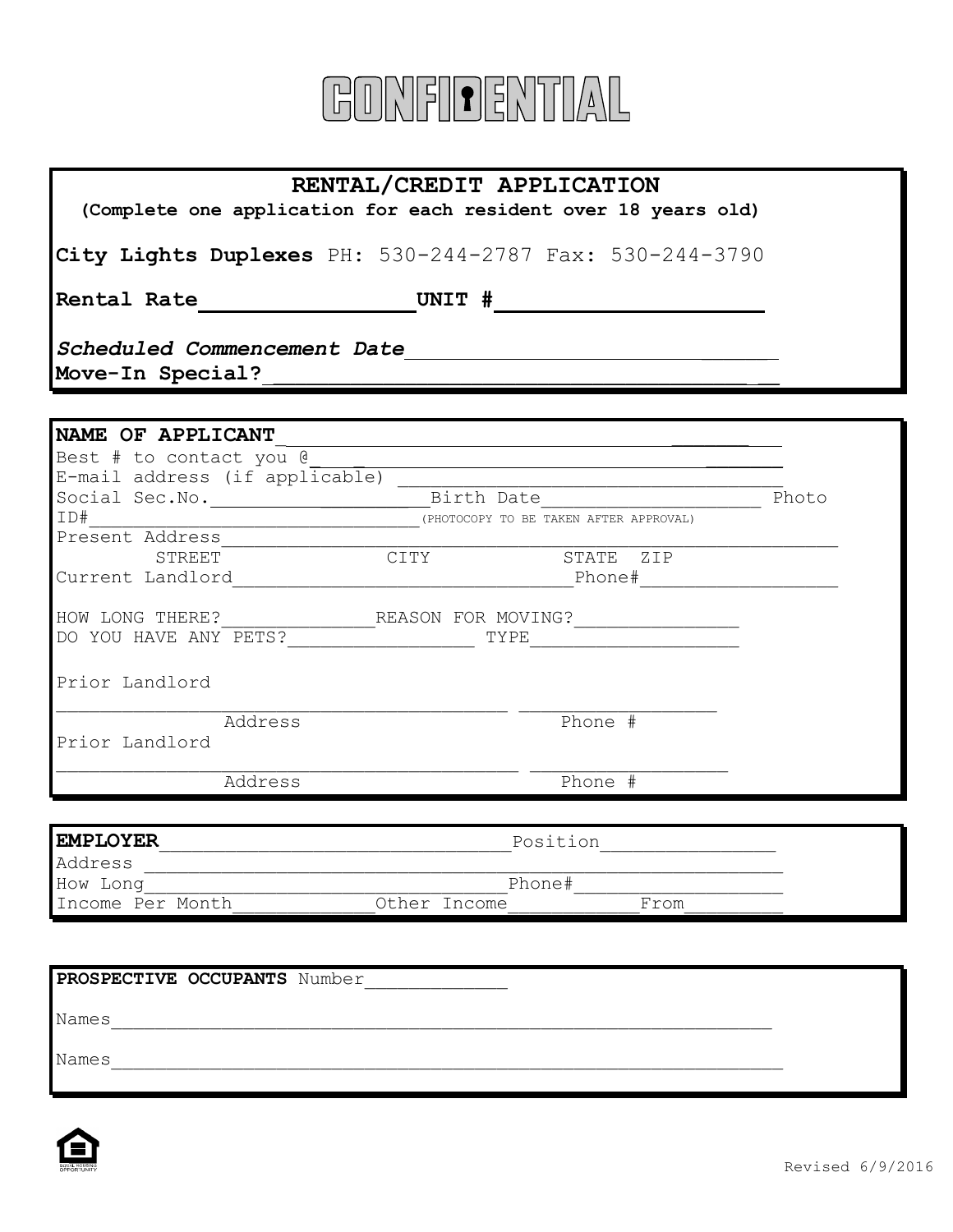| HAVE YOU EVER??<br>Been served an Eviction Notice No Yes                                                                                                              |      |        |                 | When |  |  |
|-----------------------------------------------------------------------------------------------------------------------------------------------------------------------|------|--------|-----------------|------|--|--|
| Filed for Bankruptcy                                                                                                                                                  |      | No Yes |                 | When |  |  |
|                                                                                                                                                                       |      |        |                 |      |  |  |
|                                                                                                                                                                       |      |        |                 |      |  |  |
| <b>AUTOMOBILES</b>                                                                                                                                                    |      |        |                 |      |  |  |
| Make & Model                                                                                                                                                          | Year |        | Color License # |      |  |  |
| Make & Model                                                                                                                                                          | Year |        | Color License # |      |  |  |
| PERSONAL REFERENCE                                                                                                                                                    |      |        |                 |      |  |  |
| Relationship Phone#<br>In case of emergency notify:<br>Phone#                                                                                                         |      |        |                 |      |  |  |
|                                                                                                                                                                       |      |        |                 |      |  |  |
| <b>MARKETING SURVEY</b><br>The following marketing information is requested to help in present & future<br>planning: What most influenced your decision to rent here? |      |        |                 |      |  |  |
| Location Swimming Pool Fireplace Floor Plan Rental Rate                                                                                                               |      |        |                 |      |  |  |
| Project Sign Newspaper ad Other Resident Drive By                                                                                                                     |      |        |                 |      |  |  |

Other(Please specify)

I certify that all the information given above is true and correct and understand that my lease or rental agreement may be terminated if I have made any material false or incomplete statements in this application. I authorize verification of the information provided in this application from my credit sources, credit bureaus, current and previous landlords and employers, and personal references. I understand that if I have initiated a "security freeze" on my credit information with any of the credit reporting agencies, I will promptly lift the freeze for a reasonable time so that my credit report may be accessed by the Landlord/Manager; and I understand that if I fail to do so, the Landlord/Manager may consider this an incomplete application. (CC § 1785.11.2.) This permission will survive the expiration of my tenancy.

**APPLICANT SIGNATURE** DATE

Application Accepted By **Date**